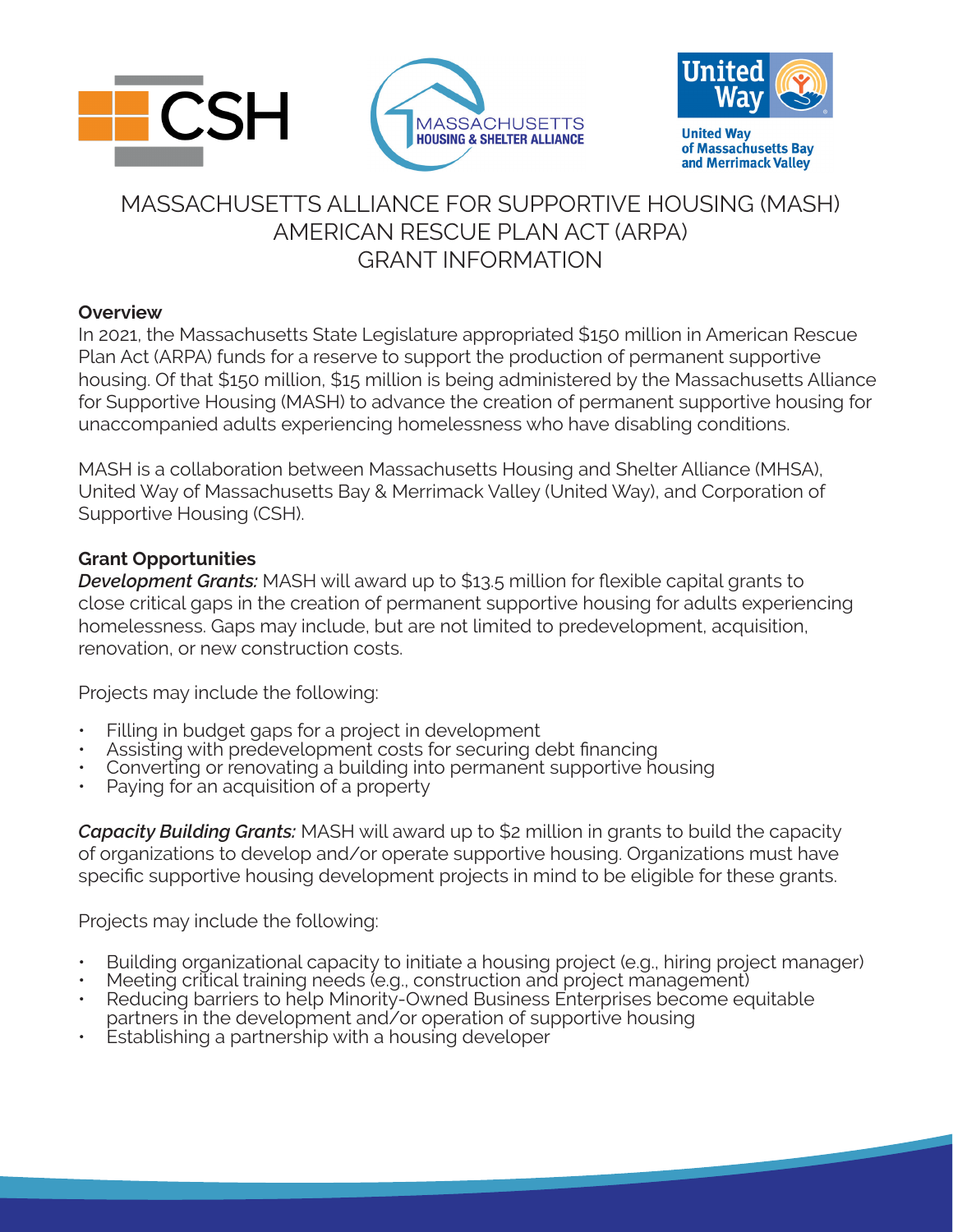





**United Way** of Massachusetts Bay and Merrimack Valley

## **How to Apply**

- *1. Eligibility:* The lead applicant or partnering organization must be a 501(c)(3) nonprofit organization.
- *2. Application Process:* MASH will use a competitive two-step application process. The first step will require the completion of a Pre-Qualification Form, which will allow applicants to submit information about their PSH project needs in a simple manner without needing to complete an extensive application. In the second step, applicants may be invited to submit the Full Application based on meeting the threshold criteria. Please note that MASH will begin the first step of the application review process while finalizing its contract with the Commonwealth, thus, MASH-ARPA funds will not be available to be awarded until that contract is finalized.
- 3. Applicants will be required to first submit a Pre-Qualification Form.
- 4. Applicants may apply for both types of funding.
- 5. Applicants can submit Pre-Qualification forms for multiple Development and/or Capacity Building projects. However, applicants must submit one Pre-Qualification Form per project.
- 6. Submitting a Full Application for either type of funding opportunity will not impact the possibility of receiving the other type of funding.

The information gathered from the Pre-Qualification Form will aid in prioritizing projects for invitation to the next round and will provide a sense of the need among those developing or seeking to create permanent supportive housing projects.

Based on meeting the threshold criteria, applicants may be invited to submit the Full Application to one or both funding opportunities. Advancing to step two and completion of a full application will be pending completion of final contracts between MASH and DHCD.

The funding timelines for the grants may overlap. MASH reserves the right to redirect projects and requested funds to the most appropriate of the two funding mechanisms.

**Timeline:** Pre-Qualification Forms submitted within 30 days of the launch date (June 3, 2022), will be prioritized for review. Applicants may continue to submit Pre-Qualification Forms for review on a rolling basis. The forms will be reviewed based on availability of resources.

As part of the review, MASH staff may contact applicants, if necessary, to clarify any responses on the Pre-Qualification Form. Applicants may be invited to submit a Full Application. Details regarding the full application timeline will follow (once the MASH-DHCD contract is finalized). MASH commits to review of full applications and to provide notification of grant awards within 90 days of the submission of the Full Application.